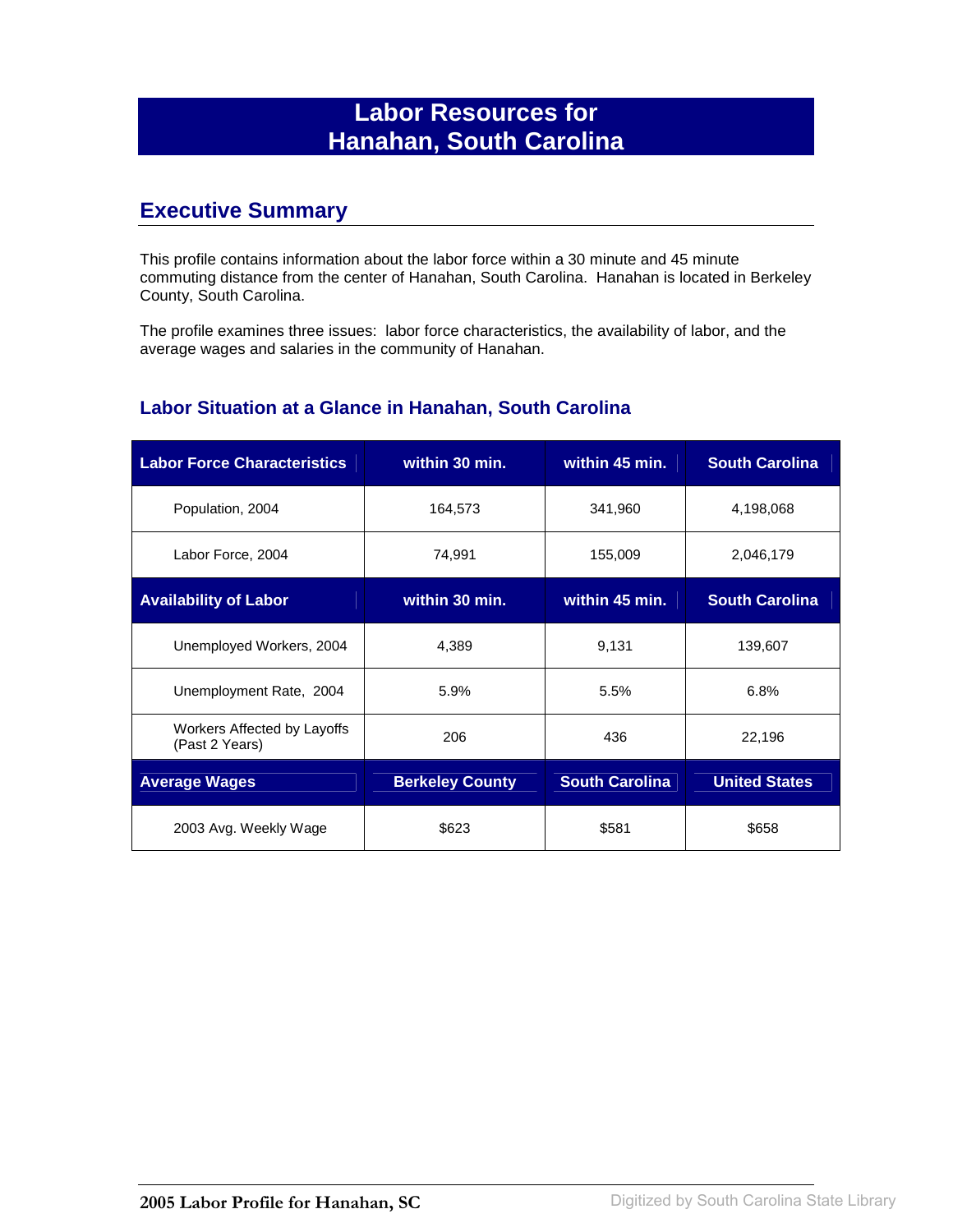# **Labor Force Characteristics for Hanahan, South Carolina**

The composition and size of a community's labor force is linked very closely with demographic and economic conditions and trends in the region. The following labor force profile provides basic information on the population base and labor force characteristics so that the reader can better assess labor force conditions in the community.

| <b>Labor Force</b>             |                              |                                                |                          |  |
|--------------------------------|------------------------------|------------------------------------------------|--------------------------|--|
|                                | 30 min.<br><b>Drive time</b> | 45 min.<br>Drive time                          | <b>South</b><br>Carolina |  |
| Labor Force<br>2004            | 74,991                       | 155,009                                        | 2,046,179                |  |
| Change since<br>2000           | $-5,758$                     | $-10,145$                                      | 49,079                   |  |
|                                |                              | <b>Population</b>                              |                          |  |
| Population 2004                | 164,573                      | 341,960                                        | 4,198,068                |  |
| Change since<br>2000           | 9,807                        | 20,890                                         | 186,056                  |  |
| Projected<br>2010              | 171,138                      | 359,488                                        | 4,446,704                |  |
|                                |                              | <b>Gender Distribution</b>                     |                          |  |
| Male                           | 80,421                       | 167,464                                        | 2,040,261                |  |
| Female                         | 84,152                       | 174,497                                        | 2,132,454                |  |
|                                |                              | <b>Age Distribution</b>                        |                          |  |
| Ages 20-34                     | 36,280                       | 74,441                                         | 875,330                  |  |
| Ages 35-49                     | 36,458                       | 76,057                                         | 925,330                  |  |
| Ages 50-64                     | 27,287                       | 56,683                                         | 739,980                  |  |
| 20-54<br>*Prime Working<br>Age | 83,631                       | 173,123                                        | 2,084,880                |  |
|                                |                              | <b>Highest Level of Educational Attainment</b> |                          |  |
| <b>High School</b>             | 43,189                       | 92,367                                         | 778,054                  |  |
| Some College                   | 36,475                       | 76,021                                         | 500,194                  |  |
| Associate<br>Degree            | 11,502                       | 24,131                                         | 173,428                  |  |
| <b>Bachelors</b><br>Degree     | 27,826                       | 55,542                                         | 351,526                  |  |
| Post Bachelor                  | 14,961                       | 29,683                                         | 178,529                  |  |

\*Prime working age group: People between the ages of 18-54 are often referred to as the prime working age group. In staffing a new facility, prudent managers often prefer to staff its production work force with workers whose ages form a normal distribution curve. This provides for stability, flexibility and continuity of knowledge.

Source: 2004 Estimates Based on 2000 U.S. Census of Population and Woods and Poole, 2003 Edition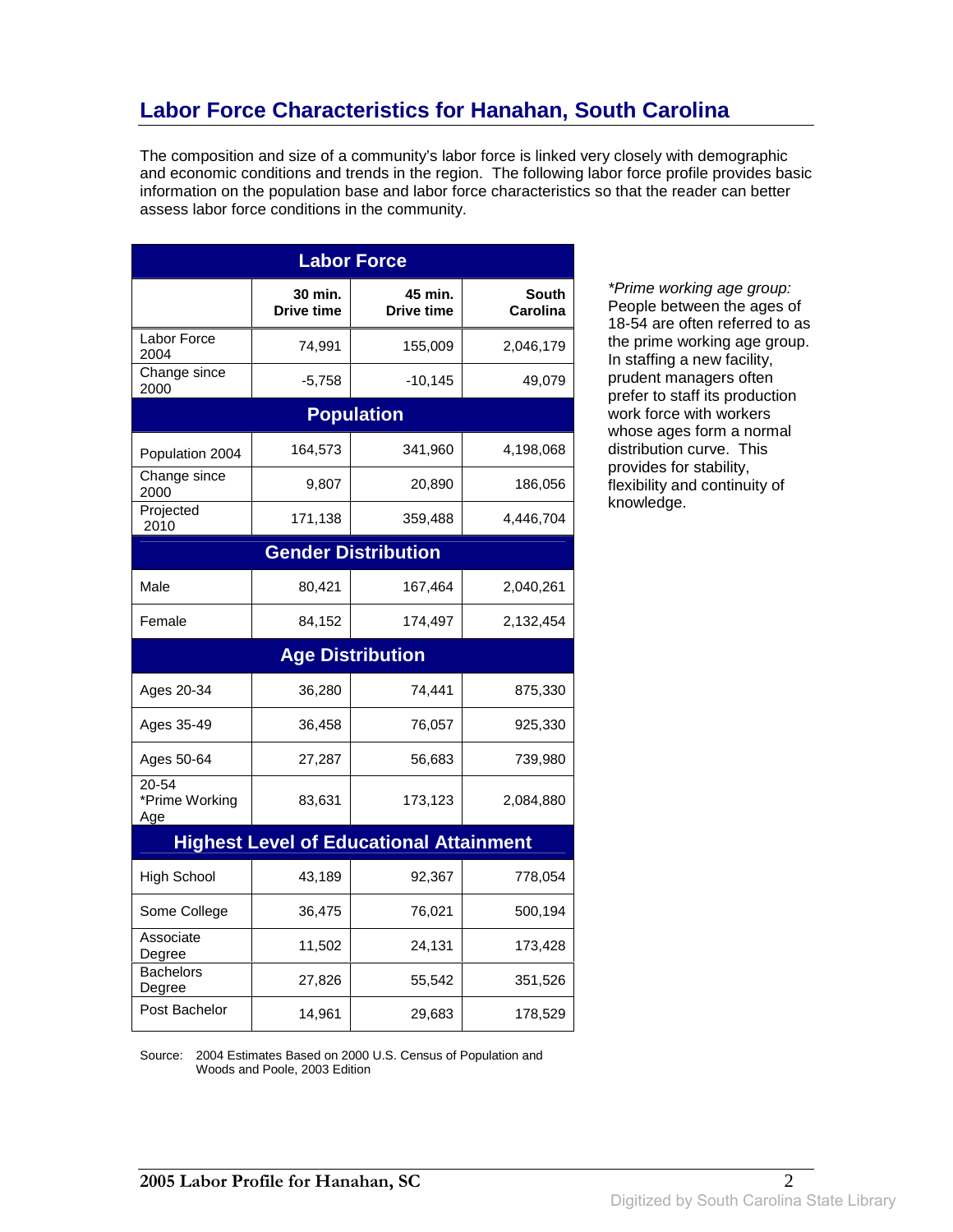# **Employment Characteristics for Hanahan, South Carolina**

| <b>Total Employment</b>                                                     |        |         |           |  |
|-----------------------------------------------------------------------------|--------|---------|-----------|--|
| 30 min.<br>South<br>45 min.<br>Drive time<br>Carolina<br>Drive time<br>Year |        |         |           |  |
| 2004                                                                        | 70,602 | 145,878 | 1,906,571 |  |

Total Employment data include all full and part-time wage and salaried workers in the area. These people may or may not reside in the area.

| <b>Monthly Employment by Sector</b><br><b>In Berkeley County</b>                                           |                   |                       |                          |  |  |  |  |  |
|------------------------------------------------------------------------------------------------------------|-------------------|-----------------------|--------------------------|--|--|--|--|--|
| Sector                                                                                                     | 30 min.           | 45 min.<br>Drive time |                          |  |  |  |  |  |
|                                                                                                            | Drive time<br>201 | 454                   | South Carolina<br>12,379 |  |  |  |  |  |
| Agriculture, Forestry, Fishing and Hunting<br><b>Mining</b>                                                | 40                | 98                    | 1,603                    |  |  |  |  |  |
| <b>Utilities</b>                                                                                           | 260               | 525                   | 11,891                   |  |  |  |  |  |
| <b>Construction</b>                                                                                        | 5,021             | 9,991                 | 111,730                  |  |  |  |  |  |
| Manufacturing                                                                                              | 5,510             | 12,215                | 275,573                  |  |  |  |  |  |
| Wood product manufacturing                                                                                 | 87                | 225                   | 8,371                    |  |  |  |  |  |
| Nonmetallic mineral product manufacturing                                                                  | 317               | 706                   | 9,155                    |  |  |  |  |  |
| Primary metal manufacturing                                                                                | 441               | 1,043                 | 6,317                    |  |  |  |  |  |
| Fabricated metal product manufacturing                                                                     | 361               | 767                   | 27,357                   |  |  |  |  |  |
| Machinery manufacturing                                                                                    | 227               | 477                   | 21,278                   |  |  |  |  |  |
| Computer and electronic product<br>manufacturing                                                           | 45                | 102                   | 7,666                    |  |  |  |  |  |
| Electrical equipment and appliance mfg.                                                                    |                   |                       | 10,748                   |  |  |  |  |  |
| Transportation equipment manufacturing                                                                     | 701               | 1,417                 | 30,932                   |  |  |  |  |  |
| Furniture and related product manufacturing                                                                | 164               | 299                   | 4,225                    |  |  |  |  |  |
| Miscellaneous manufacturing                                                                                | 218               | 405                   | 7,846                    |  |  |  |  |  |
| Food manufacturing                                                                                         | 137               | 251                   | 17,832                   |  |  |  |  |  |
| Beverage and tobacco product<br>manufacturing                                                              |                   |                       | 1,445                    |  |  |  |  |  |
| Textile mills                                                                                              | 93                | 272                   | 40,207                   |  |  |  |  |  |
| Textile product mills                                                                                      | 52                | 120                   | 9,724                    |  |  |  |  |  |
| Apparel manufacturing                                                                                      | 13                | 23                    | 5,321                    |  |  |  |  |  |
| Paper manufacturing                                                                                        |                   |                       | 14,710                   |  |  |  |  |  |
| Printing and related support activities                                                                    | 110               | 208                   | 7,327                    |  |  |  |  |  |
| Petroleum and coal products manufacturing                                                                  |                   |                       | 288                      |  |  |  |  |  |
| Chemical manufacturing                                                                                     | 543               | 1,169                 | 21,659                   |  |  |  |  |  |
| Plastics and rubber products manufacturing                                                                 | 59                | 118                   | 23,054                   |  |  |  |  |  |
| <b>Wholesale Trade</b>                                                                                     | 1,867             | 3,642                 | 62,523                   |  |  |  |  |  |
| <b>Retail Trade</b>                                                                                        | 9,909             | 19,477                | 224,031                  |  |  |  |  |  |
| <b>Transportation and Warehousing</b>                                                                      | 3,019             | 5,813                 | 46,941                   |  |  |  |  |  |
| <b>Education and Health Services</b>                                                                       | 12,021            | 22,511                | 156,232                  |  |  |  |  |  |
| <b>Leisure and Hospitality</b>                                                                             | 9,816             | 18,847                | 192,748                  |  |  |  |  |  |
| <b>Professional and Business Services</b><br>urgo: 2002 Covered Weges, SC Employment Sequrities Commission | 9,085             | 17,125                | 186.481                  |  |  |  |  |  |

Source: 2003 Covered Wages, SC Employment Securities Commission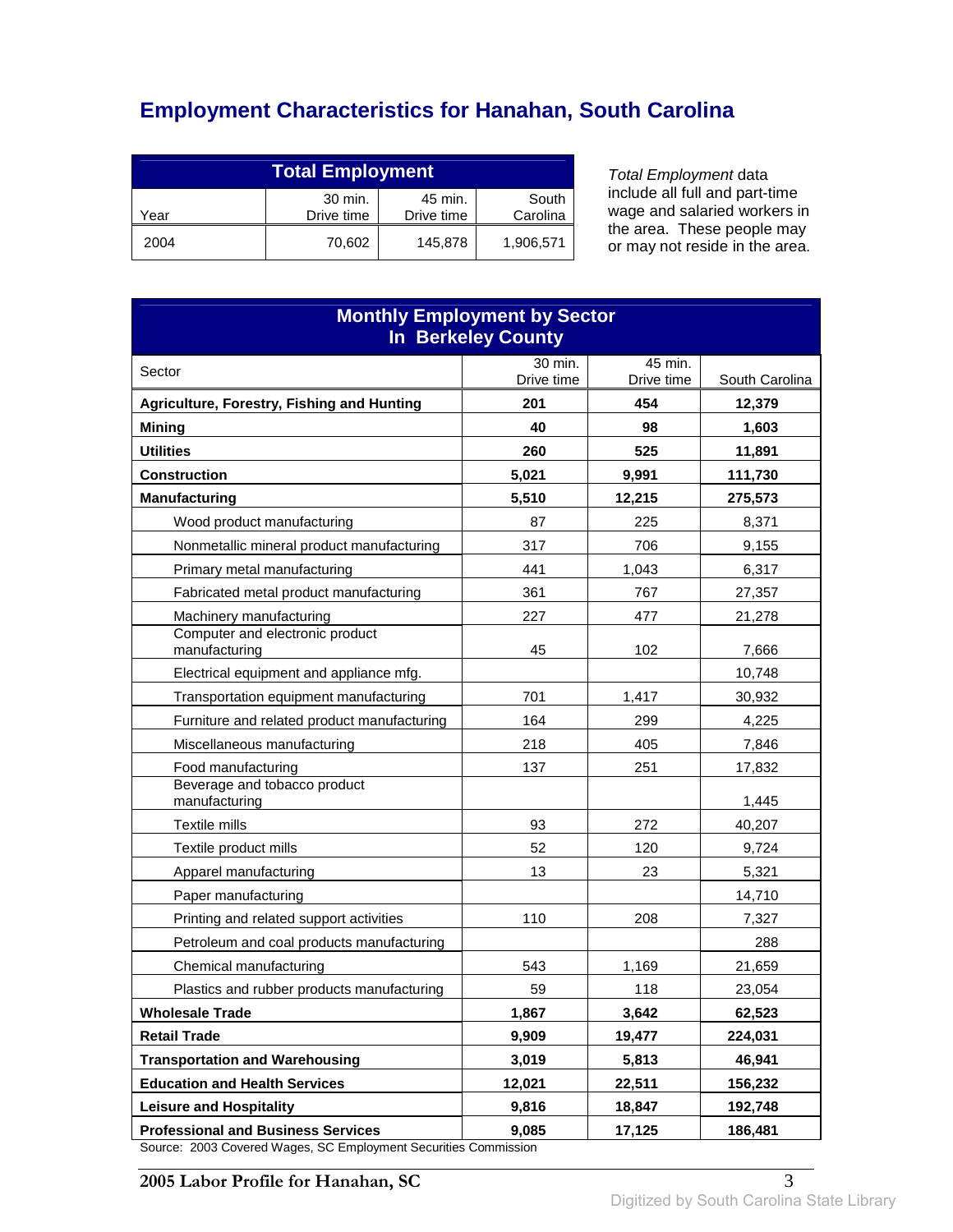| <b>Largest Industries by Total Employment</b><br>In Berkeley County, SC |               |                                               |            |           |  |
|-------------------------------------------------------------------------|---------------|-----------------------------------------------|------------|-----------|--|
| <b>Company Name</b>                                                     | City          | <b>Primary Product/Service</b>                | Employment | Date Est. |  |
| <b>SPAWAR Systems</b>                                                   | N. Charleston | Navy communications systems                   | 2200       | 1994      |  |
| Nucor Steel                                                             | Huger         | Rolled steel, sheets, coils                   | 847        | 1997      |  |
| Bayer Corp                                                              | Goose Creek   | Dyestuffs, pigments, colorants                | 739        | 1970      |  |
| Blackbaud                                                               | Charleston    | Computer software                             | 719        | 1989      |  |
| Jacobs Applied<br>Technology                                            | Goose Creek   | Chemical process systems                      | 700        | 1998      |  |
| Alcoa-Mt Pleasant                                                       | Goose Creek   | Primary aluminum                              | 650        | 1980      |  |
| Williams Technologies                                                   | Summerville   | Remanufacture transmissions                   | 550        | 1979      |  |
| Mikasa Inc                                                              | Charleston    | Household products                            | 502        | 1997      |  |
| <b>CR Bard Inc</b>                                                      | Moncks Corner | Foley catheter                                | 462        | 1977      |  |
| <b>JW Aluminum</b>                                                      | Goose Creek   | Aluminum foil                                 | 450        | 1980      |  |
| Norton McNaughton<br>Apparel                                            | Goose Creek   | Women's apparel distribution                  | 431        |           |  |
| Gates Rubber Co                                                         | Moncks Corner | Timing belts, rubber                          | 285        | 1975      |  |
| Quoizel                                                                 | Goose Creek   | Lighting products                             | 285        | 1998      |  |
| Piggly Wiggly                                                           | Summerville   | Grocery food distribution                     | 273        | 1998      |  |
| <b>DAK Americas</b>                                                     | Moncks Corner | Polyester resin                               | 251        | 2001      |  |
| Albany International                                                    | St Stephen    | Finishing plant                               | 232        | 1956      |  |
| Agfa Corporation                                                        | Goose Creek   | X-ray film                                    | 212        | 1992      |  |
| Bellwright Industries Inc                                               | Summerville   | <b>CNC Machining</b>                          | 200        | 1977      |  |
| <b>BP Chemical Co</b>                                                   | Wando         | Purified terephthalic acid                    | 192        | 1977      |  |
| Georgia-Pacific Corp                                                    | St Stephen    | Particleboard                                 | 151        | 1971      |  |
|                                                                         |               | <b>Largest Industries by Total Employment</b> |            |           |  |
|                                                                         |               | In Berkeley County, SC                        |            |           |  |
| <b>Company Name</b>                                                     | City          | <b>Primary Product/Service</b>                | Employment | Date Est. |  |
| <b>SPAWAR Systems</b>                                                   | N. Charleston | Navy communications systems                   | 2200       | 1994      |  |
| <b>Nucor Steel</b>                                                      | Huger         | Rolled steel, sheets, coils                   | 847        | 1997      |  |
| <b>Bayer Corp</b>                                                       | Goose Creek   | Dyestuffs, pigments, colorants                | 739        | 1970      |  |
| Blackbaud                                                               | Charleston    | Computer software                             | 719        | 1989      |  |
| Jacobs Applied<br>Technology                                            | Goose Creek   | Chemical process systems                      | 700        | 1998      |  |
| Alcoa-Mt Pleasant                                                       | Goose Creek   | Primary aluminum                              | 650        | 1980      |  |
| Williams Technologies                                                   | Summerville   | Remanufacture transmissions                   | 550        | 1979      |  |
| Mikasa Inc                                                              | Charleston    | Household products                            | 502        | 1997      |  |
| CR Bard Inc                                                             | Moncks Corner | Foley catheter                                | 462        | 1977      |  |
| <b>JW Aluminum</b>                                                      | Goose Creek   | Aluminum foil                                 | 450        | 1980      |  |
| Norton McNaughton<br>Apparel                                            | Goose Creek   | Women's apparel distribution                  | 431        |           |  |
| Gates Rubber Co                                                         | Moncks Corner | Timing belts, rubber                          | 285        | 1975      |  |
| Quoizel                                                                 | Goose Creek   | Lighting products                             | 285        | 1998      |  |
| Piggly Wiggly                                                           | Summerville   | Grocery food distribution                     | 273        | 1998      |  |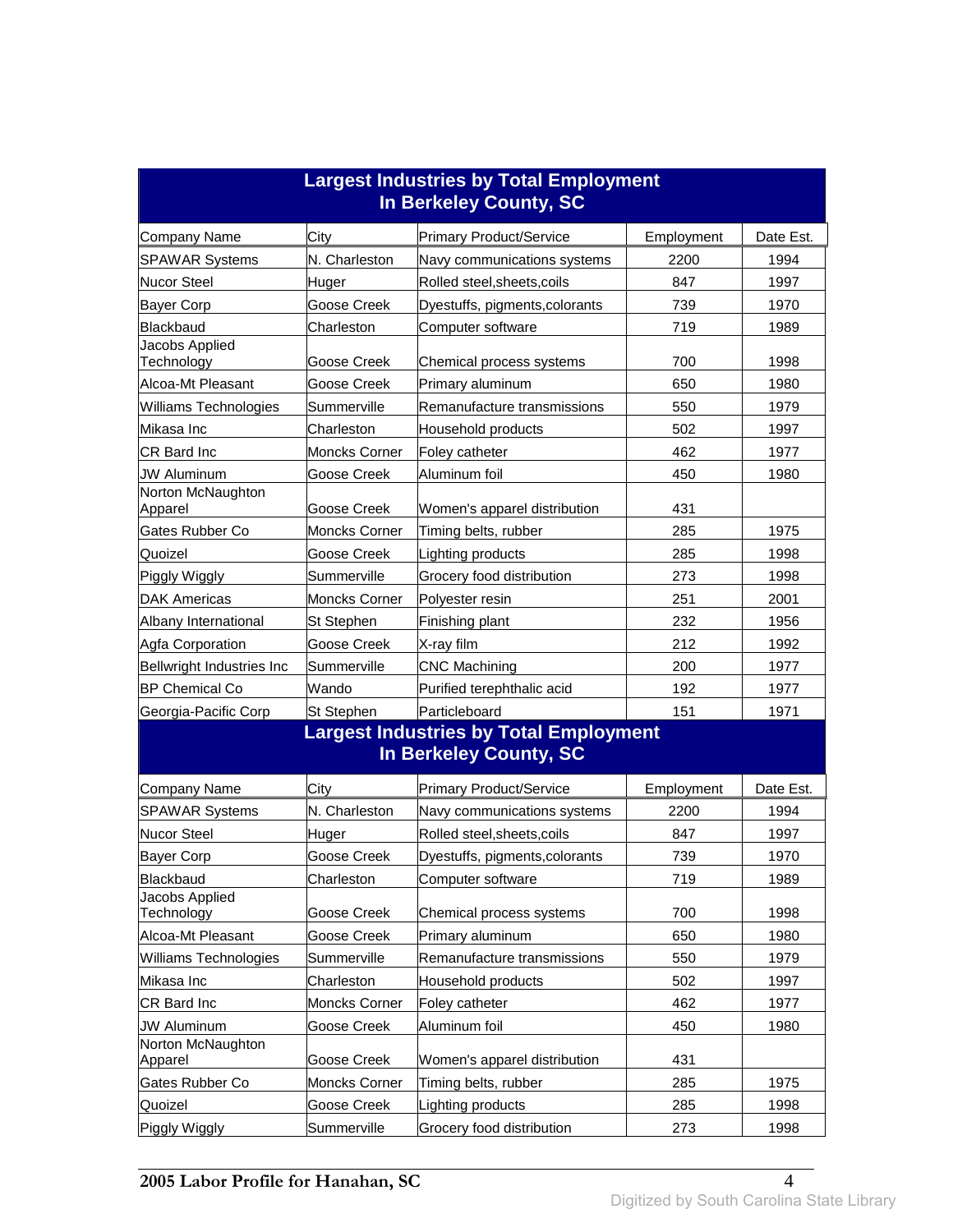| <b>DAK Americas</b>        | <b>Moncks Corner</b> | Polyester resin            | 251 | 2001 |
|----------------------------|----------------------|----------------------------|-----|------|
| Albany International       | <b>St Stephen</b>    | Finishing plant            | 232 | 1956 |
| Agfa Corporation           | Goose Creek          | X-ray film                 | 212 | 1992 |
| Bellwright Industries Inc. | Summerville          | <b>CNC Machining</b>       | 200 | 1977 |
| <b>IBP Chemical Co</b>     | Wando                | Purified terephthalic acid | 192 | 1977 |
| Georgia-Pacific Corp       | <b>St Stephen</b>    | Particleboard              | 151 | 1971 |

#### **Employer-Employee Relationship**

Employer-employee relations in South Carolina are very stable and the state consistently ranks as one of the least unionized in the nation. In 2004, only 4.5 percent of the state's workers were members of a labor union. Additionally, the state has consistently had one of the lowest work stoppage rates in the United States. On average, less than .01 percent of working time was lost due to strikes in manufacturing and non-manufacturing industries combined.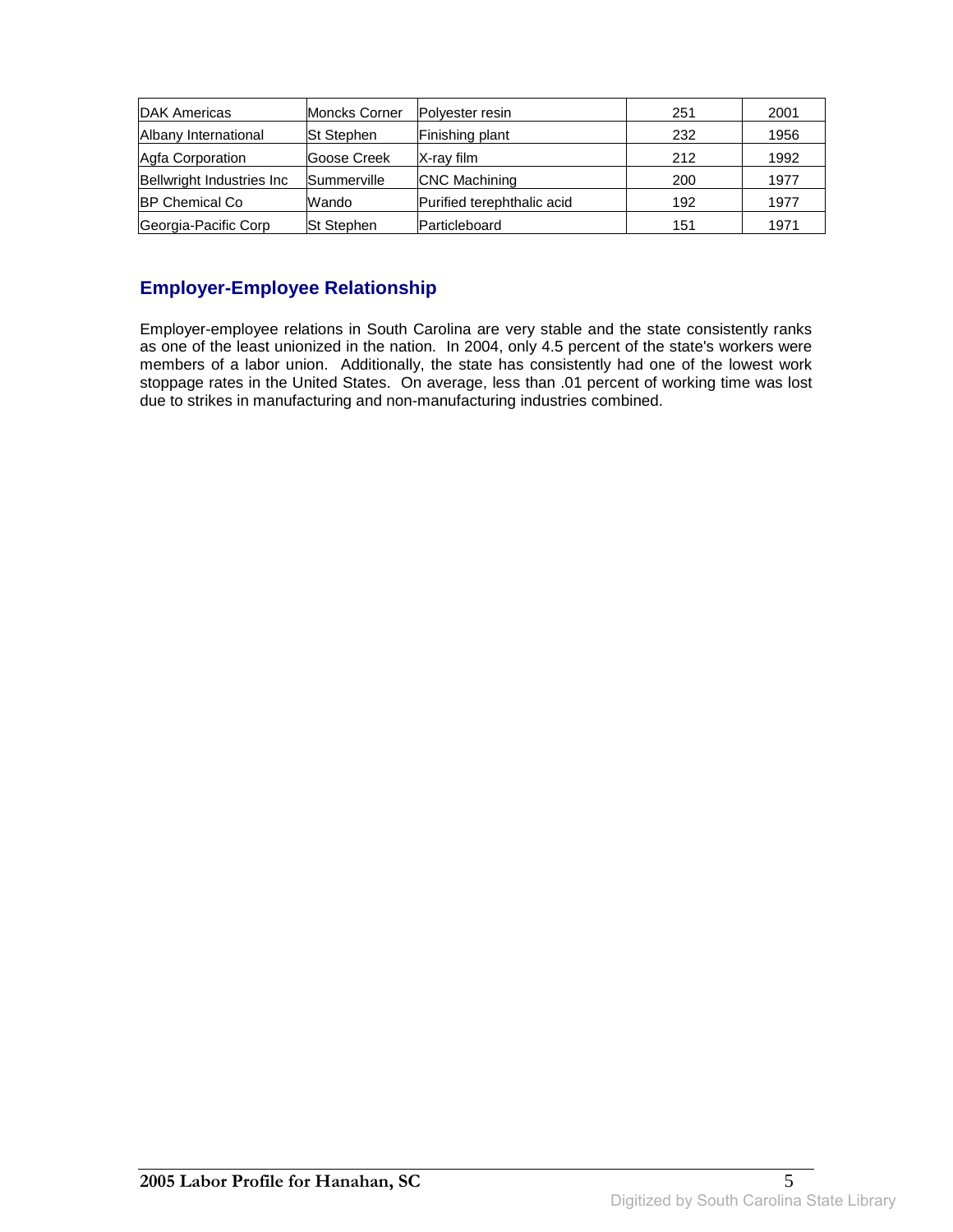### **Labor Force Participation & Unemployment**

| <b>Labor Force Participation &amp; Unemployment</b> |                       |                       |                |  |
|-----------------------------------------------------|-----------------------|-----------------------|----------------|--|
| Year                                                | 30 min.<br>Drive time | 45 min.<br>Drive time | South Carolina |  |
| Labor Force<br>(2004)                               | 74.991                | 155,009               | 2,046,179      |  |
| Labor Force<br>Change from 2000                     | $-5,758$              | $-10,145$             | 49,079         |  |
| Labor Force<br><b>Participation Rate</b>            | 46%                   | 45%                   | 49%            |  |
| Unemploy-<br>ment (2004)                            | 4.389                 | 9,131                 | 139.607        |  |
| Unemployment<br>Rate                                | 5.9%                  | 5.5%                  | 6.8%           |  |

The labor force participation rate is the percentage which results from dividing the labor force count by the total population.

Unemployment reflects the total number of persons who do not have a job and are actively seeking employment.

#### **Other Potential Sources of Labor Supply**

| <b>Total Jobs Lost</b><br><b>Due to Mass Closings and Layoffs</b><br><b>Past Two Years</b> |                       |                       |                |  |
|--------------------------------------------------------------------------------------------|-----------------------|-----------------------|----------------|--|
| Sector                                                                                     | 30 min.<br>Drive time | 45 min.<br>Drive time | South Carolina |  |
| Total                                                                                      | 206                   | 436                   | 22,196         |  |
| Manufacturing                                                                              | 184                   | 383                   | 19,196         |  |
| <b>Distribution</b>                                                                        | 11                    | 32                    | 1,213          |  |
| Service                                                                                    | 11                    | 21                    | 1,745          |  |
| Other                                                                                      |                       |                       | 42             |  |

Recent closings and layoffs are a rich source of skilled and experienced labor for companies seeking to locate or expand in a given area. Industries in which layoffs and closings occur can provide some indication of the skills and knowledge-base of many unemployed and underemployed workers in a region.

| <b>Commuters to Other Areas</b>                                  |        |        |        |  |
|------------------------------------------------------------------|--------|--------|--------|--|
| 30 min.<br>45 min.<br>South Carolina<br>Drive time<br>Drive time |        |        |        |  |
| Commuters to<br>other areas                                      | 19,963 | 46,732 | 31,833 |  |

Source: 2000 U.S. Census of Population

 Workers commuting to places outside their resident are a significant source of experienced labor for new and expanding industries. These workers may be willing to consider an opportunity for employment nearer their place of residence.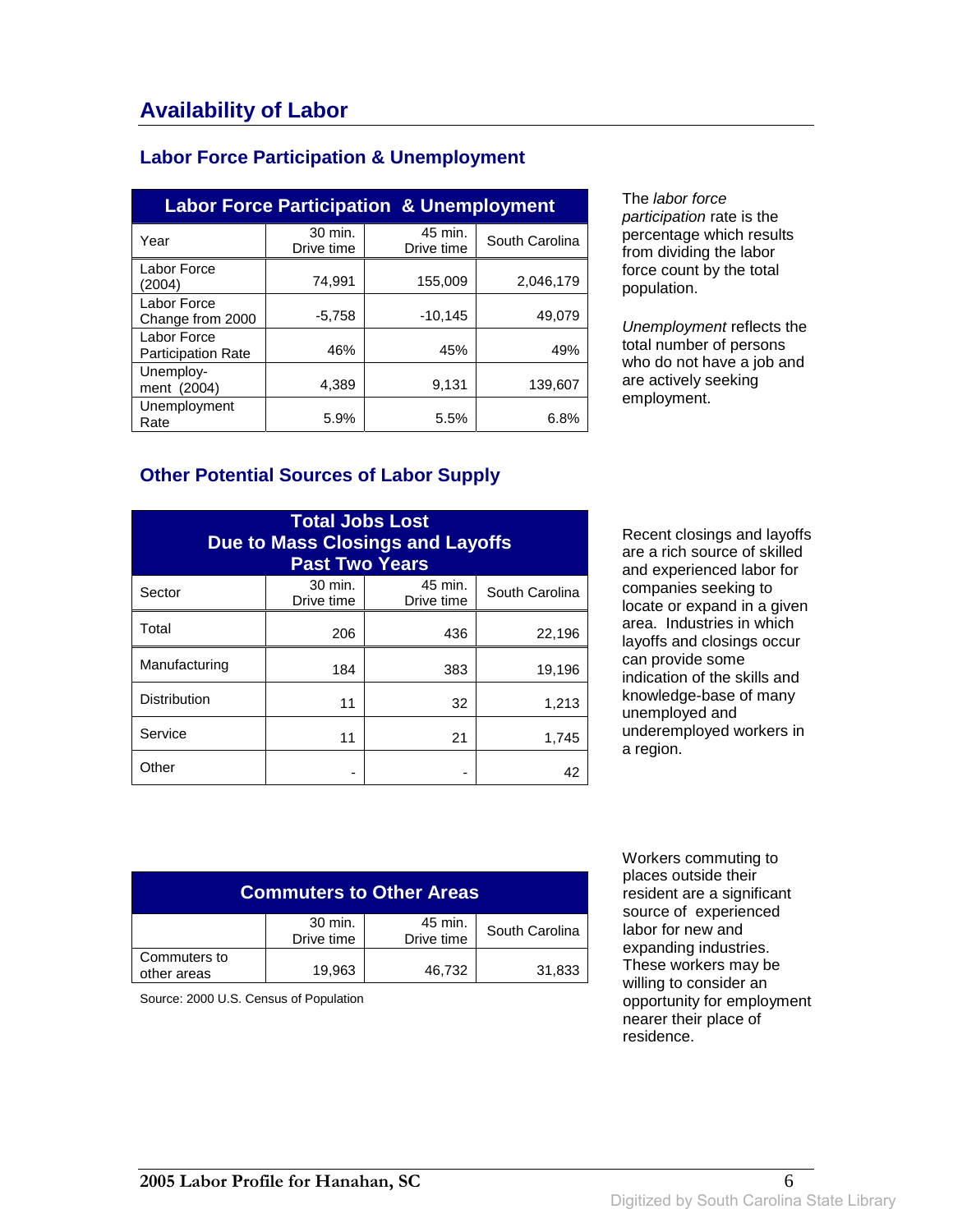### **Recent Graduates of South Carolina's Colleges and Universities**

| <b>Certificates/Degrees Conferred</b><br><b>From Technical Colleges</b><br>in Select Degrees Within 45 Minute Drive Time of Berkeley County, SC |         |  |  |
|-------------------------------------------------------------------------------------------------------------------------------------------------|---------|--|--|
| Two Year Certificates/Degrees Conferred<br>Degree Area<br>2002 - 2004                                                                           |         |  |  |
| Computer and Information Sciences (Total)                                                                                                       | 273     |  |  |
| Data Processing Technology                                                                                                                      | 87      |  |  |
| 203<br>Engineering Technologies (Total)                                                                                                         |         |  |  |
| Electrical , Electronic & Communications                                                                                                        | 20      |  |  |
| Mechanical Engineering/Tech                                                                                                                     | 6       |  |  |
| Mechanic & Repair Technologies (Total)                                                                                                          | 145     |  |  |
| Industrial Electronics                                                                                                                          | $\star$ |  |  |
| <b>HVAC</b>                                                                                                                                     | 27      |  |  |
| Precision Production (Total)                                                                                                                    | 91      |  |  |
| Machine Tool Technology/Machinist<br>56                                                                                                         |         |  |  |

| <b>Graduation From South Carolina's</b><br><b>Four Year Colleges and Universities</b><br><b>In Select Degrees</b> |                  |                               |  |  |
|-------------------------------------------------------------------------------------------------------------------|------------------|-------------------------------|--|--|
|                                                                                                                   |                  | Degrees Conferred (2002-2004) |  |  |
|                                                                                                                   | <b>Bachelors</b> | Post- Grad                    |  |  |
| Computer and Information<br>Science (Total)                                                                       | 910              | 108                           |  |  |
| <b>Computer Engineering</b>                                                                                       | 150              | 149                           |  |  |
| <b>Computer Programming</b>                                                                                       | 12               | 5                             |  |  |
| Engineering & Related<br>Technologies (Total)                                                                     | 1,316            | 786                           |  |  |
| <b>Chemical Engineering</b>                                                                                       | 136              | 38                            |  |  |
| <b>Electrical Engineering</b>                                                                                     | 257              | 150                           |  |  |
| Industrial Engineering                                                                                            | 78               | 44                            |  |  |
| <b>Mechanical Engineering</b>                                                                                     | 268              | 95                            |  |  |
| Business Admin &<br>Management                                                                                    | 4,754            | 1,018                         |  |  |
| <b>International Business/Trade</b>                                                                               | 178              | 276                           |  |  |

Source: South Carolina Commission on Higher Education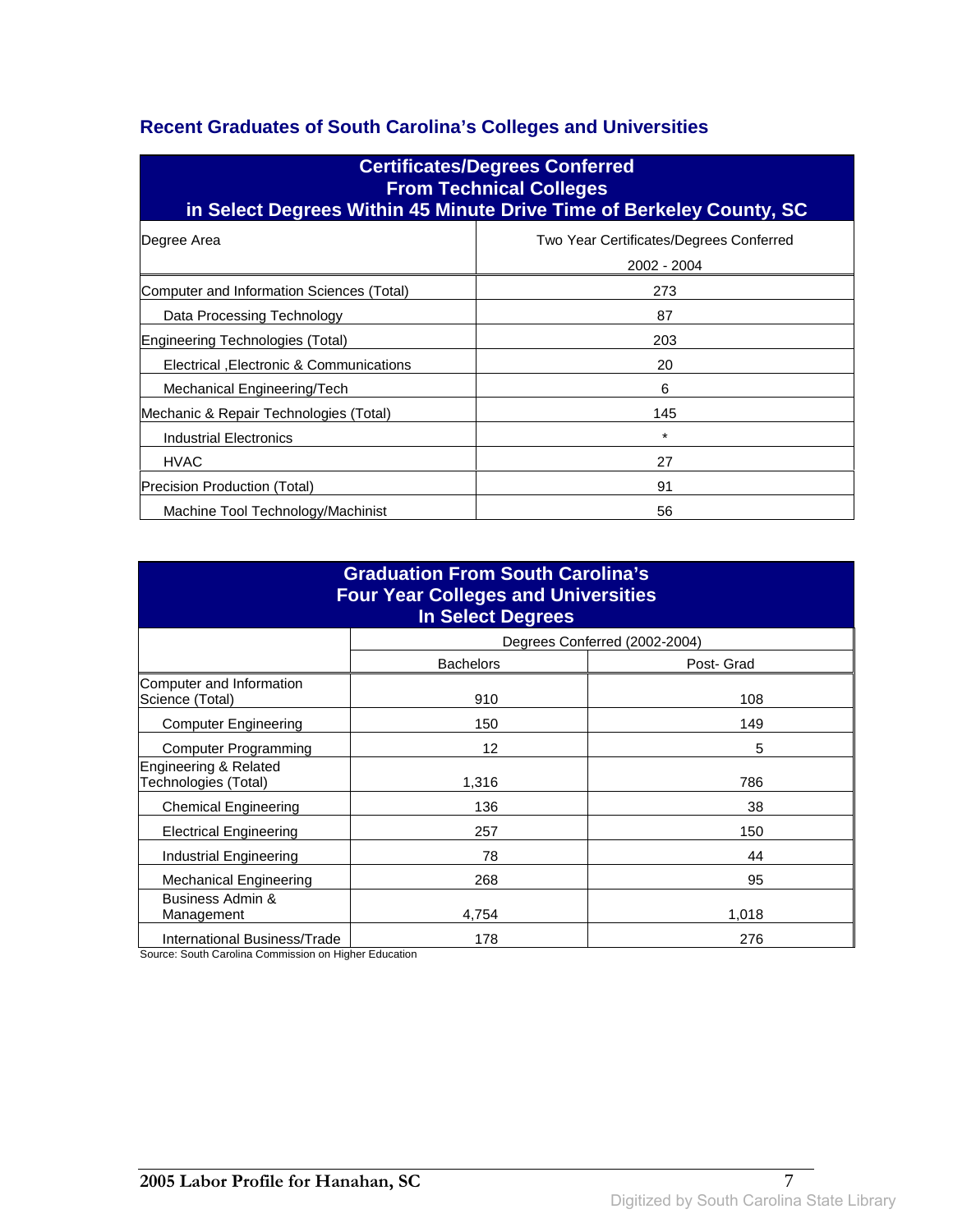## **Wages and Salaries**

| <b>Average Wage and Salary</b><br><b>Comparison</b> |                           |                |                      |  |
|-----------------------------------------------------|---------------------------|----------------|----------------------|--|
| Sector                                              | <b>Berkeley</b><br>County | South Carolina | <b>United States</b> |  |
| Avg. Weekly<br>Wages*                               | \$623                     | \$581          | \$658                |  |
| Avg. Annual<br>Salary*                              | \$32,374                  | \$30,240       | \$37,508             |  |
| Avg. Hourly Prod.<br>Wages**                        | N/A                       | \$14.73        | \$16.14              |  |

\*Covered Wages and Employment, 2003, SC Employment Securities Commission

\*\* Employment & Earnings, 2004, U.S. Department of Labor

| <b>Average Annual Salary</b><br><b>Manufacturing Sectors, 2004</b> |                        |                |  |
|--------------------------------------------------------------------|------------------------|----------------|--|
| Sector                                                             | <b>Berkeley County</b> | South Carolina |  |
| <b>Manufacturing Total</b>                                         | \$52,990               | \$39,027       |  |
| Wood product                                                       | ***                    | \$30,808       |  |
| Nonmetallic mineral product                                        | \$40,758               | \$39,031       |  |
| Primary metal                                                      | \$64,892               | \$49,695       |  |
| Fabricated metal product                                           | ***                    | \$37,533       |  |
| Machinery                                                          | \$31,623               | \$39,952       |  |
| Computer and electronic product                                    | ***                    | \$40,186       |  |
| Electrical equipment and appliance                                 | ***                    | \$40,178       |  |
| Transportation equipment                                           | \$36,507               | \$44,099       |  |
| Furniture and related product                                      | \$21,948               | \$27,907       |  |
| Miscellaneous                                                      | ***                    | \$34,350       |  |
| Food                                                               | \$20,563               | \$26,620       |  |
| Beverage and tobacco product                                       | ***                    | \$35,765       |  |
| Textile mills                                                      | ***                    | \$31,898       |  |
| Textile product mills                                              | ***                    | \$25,618       |  |
| Apparel                                                            | ***                    | \$23,705       |  |
| Paper                                                              | ***                    | \$55,139       |  |
| Printing and related support<br>activities                         | \$18,107               | \$36,634       |  |
| Petroleum and coal products                                        | ***                    | \$49,113       |  |
| Chemical                                                           | \$66,101               | \$50,870       |  |
| Plastics and rubber products                                       | ***                    | \$46,620       |  |

\*\*\*Indicates data suppressed

Source: Covered Wages and Employment, SC Employment Securities Commission